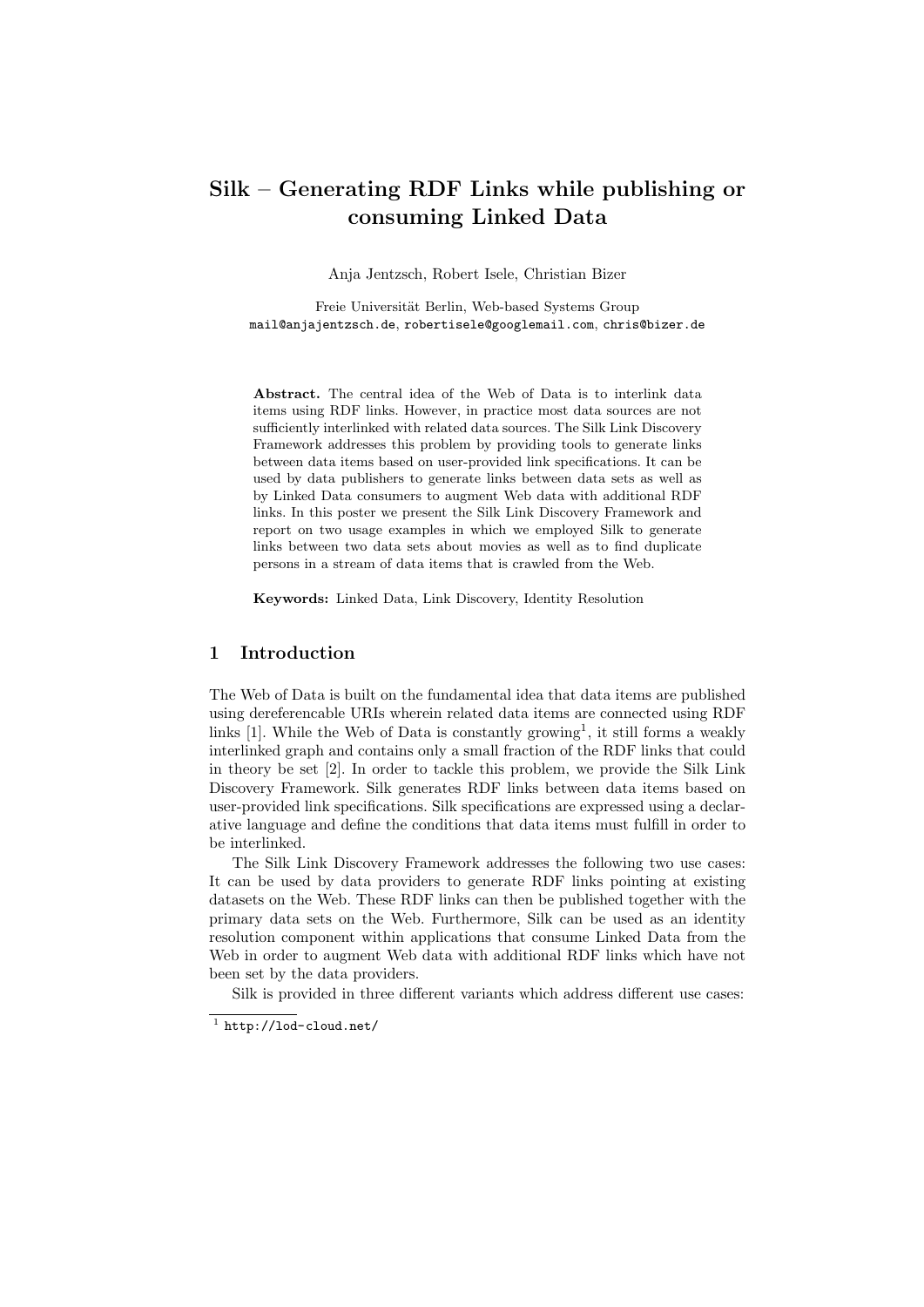- Silk Single Machine is used to generate RDF links on a single machine. The datasets that should be interlinked can either reside on the same machine or on remote machines which are accessed via the SPARQL protocol. Silk - Single Machine provides multithreading and caching. In addition, the performance can be further enhanced using an optional blocking feature.
- Silk Map Reduce is used to generate RDF links between data sets using a cluster of multiple machines. Silk - Map Reduce is based on Hadoop and can for instance be run on Amazon Elastic MapReduce. Silk - Map Reduce enables Silk to scale out to very big datasets by distributing the link generation to multiple machines.
- Silk Server can be used as an identity resolution component within applications that consume Linked Data from the Web. Silk - Server provides an HTTP API for matching instances from an incoming stream of RDF data against a local set of known instances. It can be used for instance together with a Linked Data crawler to populate a local duplicate-free cache with data from the Web.

The Silk Link Discovery Framework is implemented in Scala<sup>2</sup> and can be downloaded from the project homepage<sup>3</sup> under the terms of the Apache Software License.

In the following, we will give an overview of the Silk Link Discovery Framework, report on two usage examples in which we employed the framework and present planned future work.

## 2 The Silk Link Discovery Framework

The Silk Link Discovery Framework consists of a console application used to interlink two data sets as well as of the Silk Server, an HTTP server, which receives an incoming RDF stream and creates links between data items. Both applications provide a flexible configuration language, the Silk Link Specification Language (Silk-LSL), to specify the conditions data items must fulfill in order to be interlinked [3]. For this purpose, the user may apply similarity metrics, such as string, date or URI comparison methods, to multiple property values of an entity or related entities. The resulting similarity scores can be combined and weighted using various similarity aggregation functions. A Silk link configuration may contain several link specifications if links for different types of data items should be generated.

The central part of the Silk Link Discovery Framework is the Silk Linking Engine, which generates the links between data items according to user-provided link specifications. The Silk Linking Engine processes the incoming data items, which are usually originating from a SPARQL endpoint, in subsequent phases:

The optional Blocking phase partitions the incoming data items into clusters. Since comparing every source resource to every single target resource results

<sup>2</sup> A. Jentzsch, R. Isele, C. Bizer

 $^2$  http://scala-lang.org

 $^3$  http://www4.wiwiss.fu-berlin.de/bizer/silk/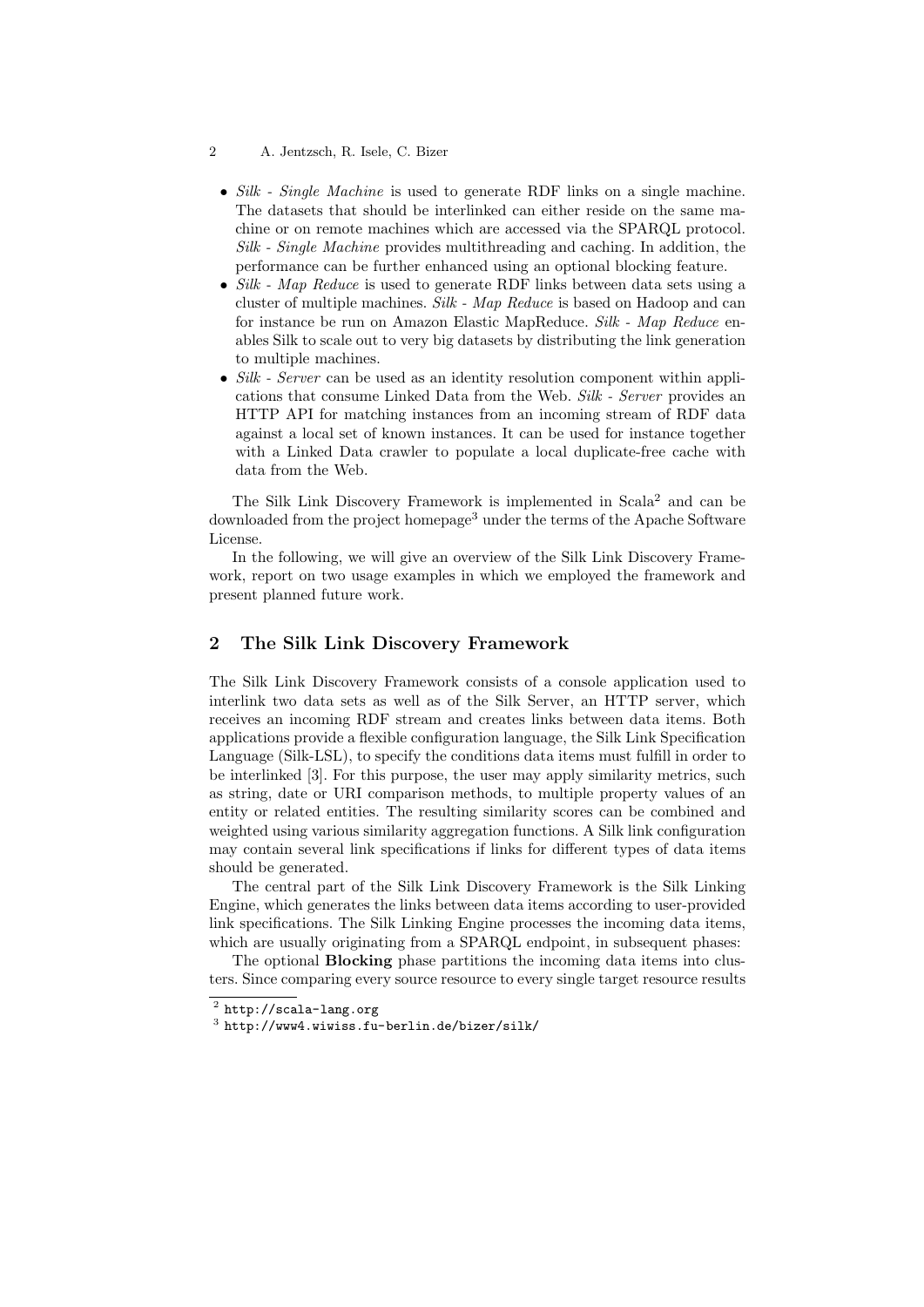in a number of  $n * m$  comparisons which might be time-consuming, blocking can be used to reduce the number of comparisons. Blocking partitions similar data items into clusters limiting the comparisons to items in the same cluster. For example, given a set of books to be compared, in order to reduce the number of comparisons, one could block the books by publisher.

The Link Generation phase reads the incoming data items and computes a similarity value for each pair. The incoming data items, which might be allocated to a cluster by the preceding blocking phase, are written to an internal cache. From the cache, pairs of data items are generated. If blocking is disabled, this will generate the complete cartesian product of the two data sets. If blocking is enabled, only data items from the same cluster are compared. For each pair of data items, the link condition is evaluated, which computes a similarity value between 0 and 1. Each pair generates a preliminary link with a confidence value according to the similarity of the source and target data item.

The Filtering phase filters the incoming links in two stages: In the first stage, all links with a lower confidence than the user-defined threshold are removed. In the second stage, all links which originate from the same data item are grouped together. The number of links per source item which are forwarded to the output, is specified by an optional link limit. If a link limit is defined, only the links with the highest confidence are forwarded.

### 3 Silk Server

Silk Server is an identity resolution component, that can be used within Linked Data application architectures to add missing RDF links to data that is consumed from the Web of Linked Data. It is designed to be used with an incoming stream of RDF instances, produced for example by a Linked Data crawler such as LDspider. Silk Server matches data describing incoming instances against a local set of known instances and discovers missing links between them. Based on this assessment, an application can store data about newly discovered instances in its repository or fuse data that is already known about an entity with additional data about the entity from the Web.

### 4 Usage Examples

Silk has been employed in several scenarios to generate links between data sets on the Web of Data. In the following we report the results of employing  $Silk$ . Single Machine and Silk - Server within two usage scenarios.

#### 4.1 Interlinking DBpedia movies with LinkedMDB directors

We employed Silk - Single Machine to interlink movies in DB pedia with the corresponding director in LinkedMDB. For this purpose, Silk was fed with the 50000 movies from DBpedia and 2500 directors from LinkedMDB. For each